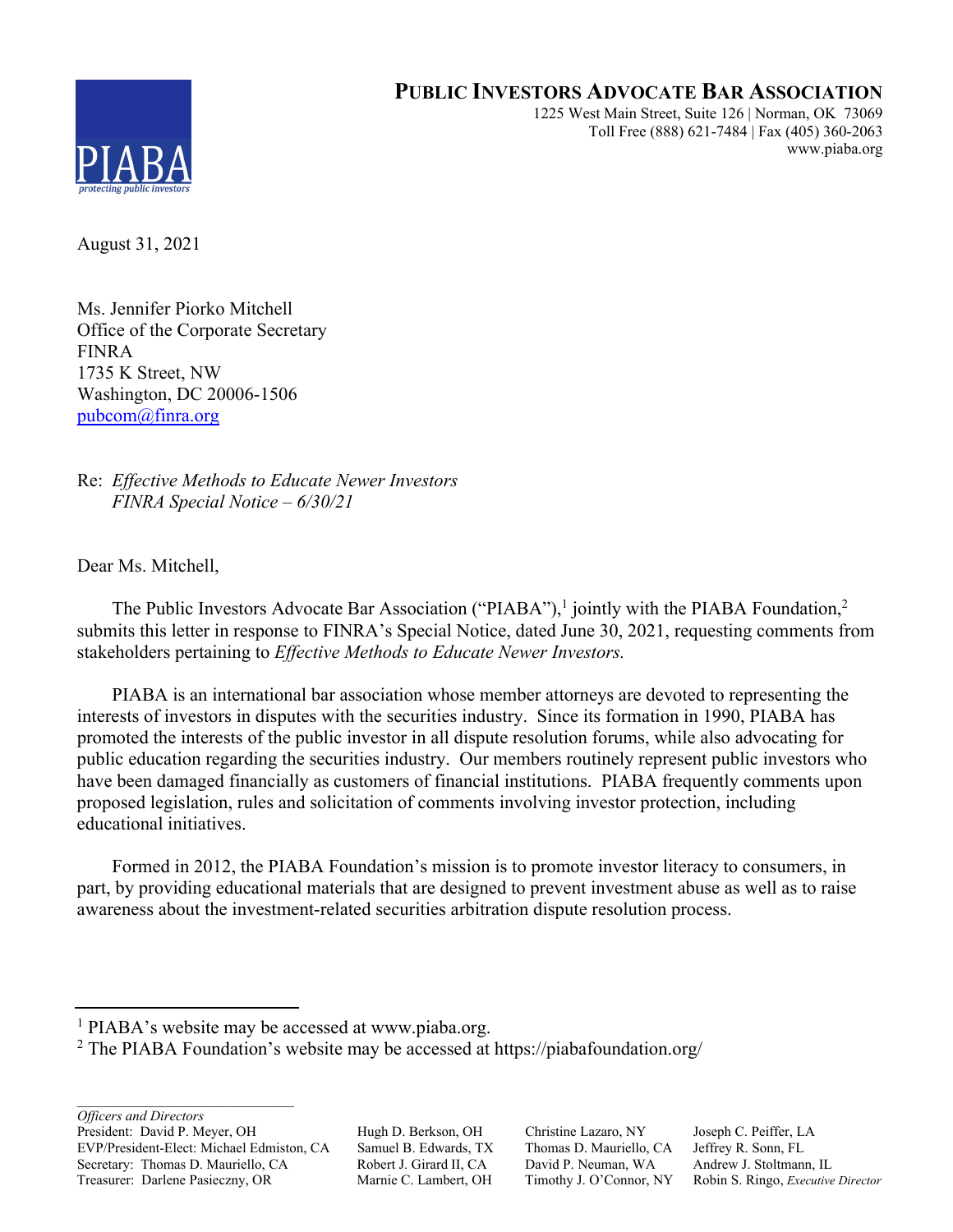PIABA and the PIABA Foundation have always maintained that the issue of investor education is paramount to protecting public investors. Many of the investors represented by PIABA's members would not have suffered losses if they had been provided with minimal information about the workings of the financial industry prior to investing. We strongly feel that the education of new and unsophisticated investors is crucial, particularly in light of the recent rise of investor app-based platforms that intentionally make the investing process seem like a video game. Proper investor education may help to stem the problems that result from the rise of the 'gamification' of investing by these new, low-cost platforms that target young, unsophisticated investors with no prior experience in securities.

Most investors begin their financial literacy process when they come in direct contact with individuals employed in the financial industry, however, there is a fundamental conflict of interest between a securities professional's desire to manage investor accounts – and investor expectations – and the investor's need to comprehend how the system works. PIABA has long maintained that the financial industry should not be in charge of investor education. If the financial industry were to take control of investor education with respect to newer investors, the goal of protecting the public investor would be taken out of the equation. One does not have to be a cynic to conclude that Wall Street would use "investor education" as a vehicle to increase bottom line profits. As the industry's watchdog, FINRA is in a position to provide educational opportunities and resources that do not have Wall Street's bottom line as their primary goal.

 PIABA suggests a few specific areas on which to focus that would serve to strengthen investor education and, commensurately, extend protections to newer investors. First, FINRA should look into disseminating investor education information through social media. Second, FINRA should consider making use of behavioral science research to understand how and why Americans invest. Third, FINRA should take steps to make the existing investor education modules maintained by the FINRA Foundation more accessible to newer investors, including inserting a link to the educational projects supported by the PIABA Foundation. And lastly, FINRA must work with the SEC in developing programs to thwart the 'gamification' of investing through app-based platforms.

#### **EFFECTIVE USE OF SOCIAL MEDIA**

 PIABA encourages FINRA to explore the use of social media to inform newer investors of the availability of investor education. Younger investors have grown up in the digital age and obtain the vast majority of their information through social media. While FINRA already maintains somewhat of a presence on Twitter and Facebook, FINRA should actively seek to disseminate investor education information via some of the newer social media platforms that have seen massive use by young people.

According to a 2021 study, adults under 30 (the targeted demographic of FINRA's investor education initiatives and app-based platforms) stand out for their use of Instagram, Snapchat, YouTube, and TikTok<sup>3</sup>. 18- to 29-year-olds say they use Instagram or Snapchat and about half say they use TikTok, with those on the younger end of this cohort – ages 18 to 24 – being especially likely to report using Instagram (76%), Snapchat (75%), TikTok (55%), and YouTube (95%). FINRA needs to shift their resources to the platforms that garner the most use by younger investors.

 <sup>3</sup> Social Media Use in 2021, Pew Research Center, April 7, 2021 (available at https://www.pewresearch.org/internet/2021/04/07/social-media-use-in-2021/)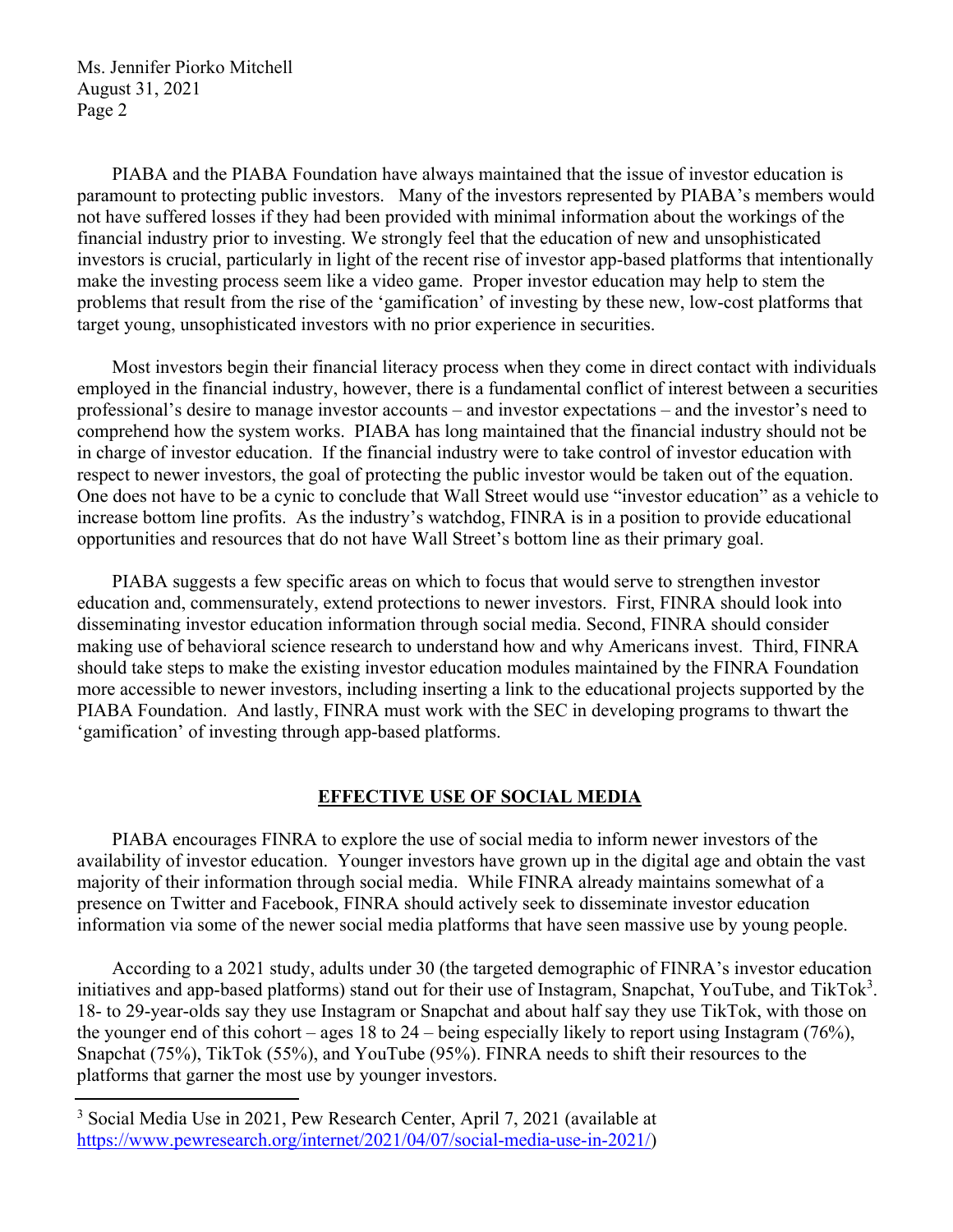### **UNDERSTANDING INVESTORS' BEHAVIORAL SCIENCE**

When contemplating education for newer investors, one additional factor that FINRA must consider is how easy it is for investors to be misled into believing that they are knowledgeable about complex investment strategies and products. In many cases, people consider themselves reasonably knowledgeable about investments when they have a minimum understanding at best. Many of us represent professors, doctors, lawyers, and even financial professionals who believe they understood how an investment worked, only to learn that they were completely wrong. It is important for investors to be advised of the danger of overconfidence and how other cognitive biases can lead investors to lose a great deal by engaging in extremely risky trading<sup>4</sup>.

 In arbitration proceedings, investors are frequently accused of failing to mitigate their losses by selling a bad investment. It is important that investors, financial advisors, arbitrators, and others incorporate the well-established research on the cognitive bias of loss aversion. Some in the financial services industry have incorporated behavioral economics into their offerings, giving them an advantage when marketing to newer investors<sup>5</sup>. FINRA should also incorporate what we have learned from behavioral economics into its educational offerings, rather than relying upon outdated investment education materials.

## **IMPROVEMENT OF EXISTING INVESTOR EDUCATION INFORMATION**

 PIABA commends FINRA in the establishment and support of the FINRA Investor Education Foundation. The website provides a wealth of information to assist in educating newer investors. PIABA feels that the FINRA Investor Education Foundation could be more effective by making some revisions to the available materials that target the younger demographic of newer investors.

<sup>5</sup> *See, e.g.,* UBS article, Is there a link between emotions and economic outcomes? (available at https://www.ubs.com/microsites/nobel-perspectives/en/latest-economicquestions/success/articles/emotional-economics.html); How Top Financial Advisors re Using Behavioral Science to Rethink Your Investments, Forbes September 11, 2018, (available at https://www.forbes.com/sites/halahtouryalai/2018/09/10/how-top-financial-advisors-are-using-behavioralscience-to-rethink-your-investments-1/?sh=6d6c16d33c09).

 <sup>4</sup> *See, e.g.,* Richard Thaler, From Cashews to Nudges: The Evolution of Behavioral Economics, Nobel Prize Lecture December 8, 2017, (available at https://www.nobelprize.org/uploads/2018/01/thalerlecture.pdf); Thaler, Tversky, Kahneman, Schwartz, The Effect of Myopia and Loss Aversion on Risk Taking: An Experimental Test, 112 Quarterly Journal of Economics 647 (May 1997), (available at https://www.jstor.org/stable/2951249); Shampanier, Mazar, Ariely, Zero as a Special Price: The True Value of Free Products, (Nov-Dec 2007, Marketing Science), (available at https://people.duke.edu/~dandan/webfiles/PapersPI/Zero%20as%20a%20Special%20Price.pdf); Ariely, Dan & Norton, Michael I (2008), How actions create--not just reveal--preferences. *Trends Cogn Sci*, *12*(1). pp. 13-16,( available at https://hdl.handle.net/10161/6219).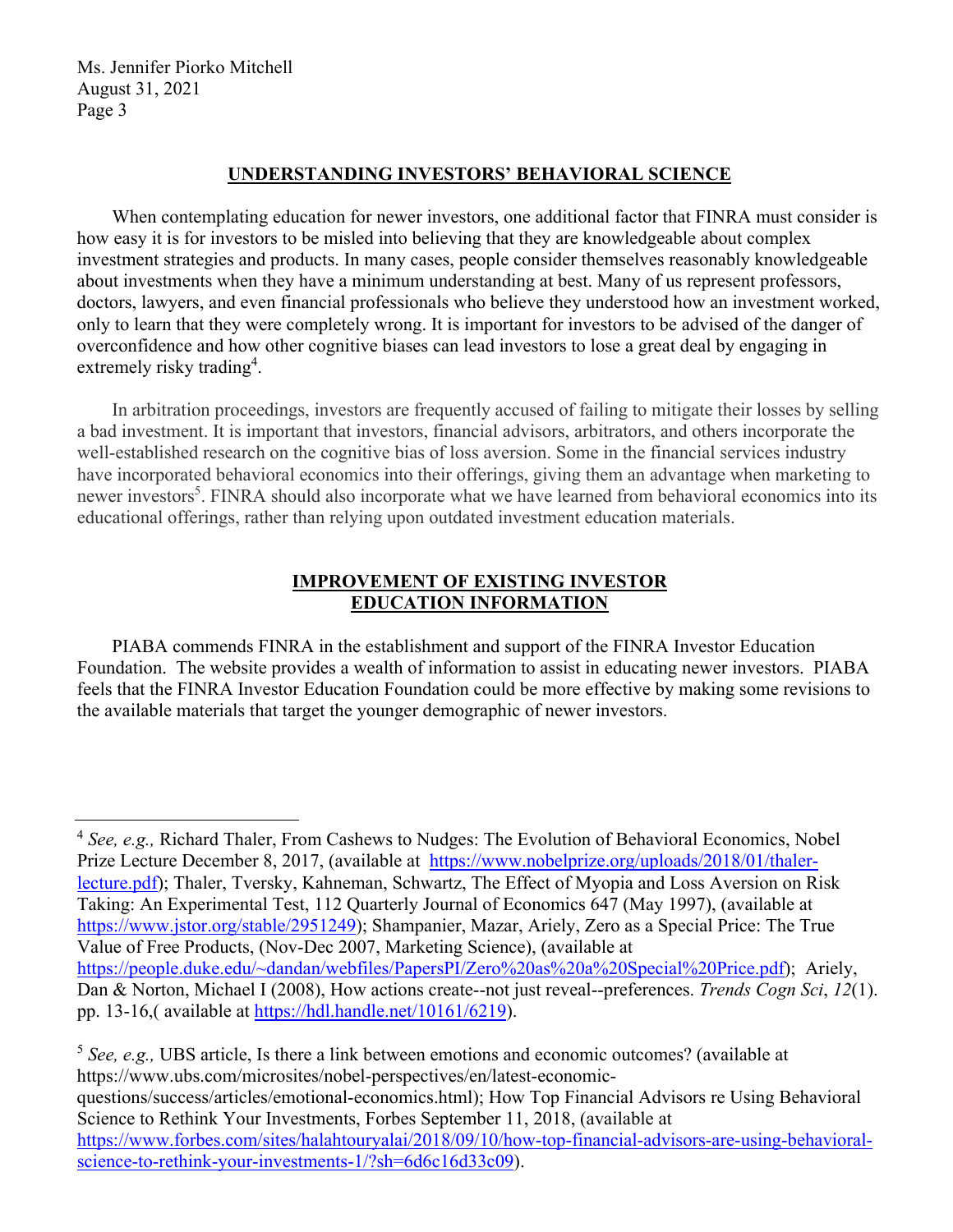Currently, the FINRA Investor Education Foundation homepage is not user-friendly and does not provide a prominent link on its homepage to access the detailed content modules dealing with investor education. We note that neither the table of contents nor the actual component modules can be easily accessed from the home page. The investor education materials page is essentially impossible to locate from the home page. The home page should be revised to assist newer investors to locate all of the investor education materials maintained by the Foundation easily.

 Another impediment to easy access of available material is, once an investor finds the actual educational modules, they are required to download MS Word versions of the information (for example, see the table of contents: https://www.finrafoundation.org/files/content-module-table-contents). Many investors may be hesitant to download content. The site should be updated to allow investors to access the substance of the modules through clickable links without downloading files.

 Section 11-4 of the educational module, 'Safeguarding Your Investments', is inadequate. The section purports to advise investors of their legal rights and discusses 1) Corporate information; 2) Shareholder derivative and class action actions; and 3) The Securities Investor Protection Corporation (SIPC), however, the entire educational module fails to reference the fact that an aggrieved investor may have recourse against a broker-dealer or registered representative through arbitration or civil litigation. The section should be revised to include language about direct legal claims by individual investors against brokerdealers and provide a link to FINRA's online complaint services.

 Additionally, FINRA has long maintained a link to PIABA's website so aggrieved investors can locate attorneys experienced in investor rights. It would be useful for newer investors if the FINRA Investor Education Foundation website and educational materials contains a similar link to the PIABA website and other external resources, including the PIABA Foundation.

#### **GAMIFICATION OF INVESTING**

 PIABA is concerned about the recent trend of "gamification" of investing by App based platforms. Immediate efforts should be taken to educate newer investors as to the pitfalls of low cost, app-based platforms and their lack of meaningful educational offerings. Newer investors are enticed to actively trade through these apps with the use of game-like leaderboard competitions, constant notifications/alerts and social networking links. Investing is not a game. FINRA should take immediate action to curb the abuses of securities sales through these app-based platforms and offer educational materials specifically addressing the issues associated with using these platforms. A crucial component of curbing abuses would be through a major social media push to educate newer investors on the pitfalls and risks of investing through these app platforms.